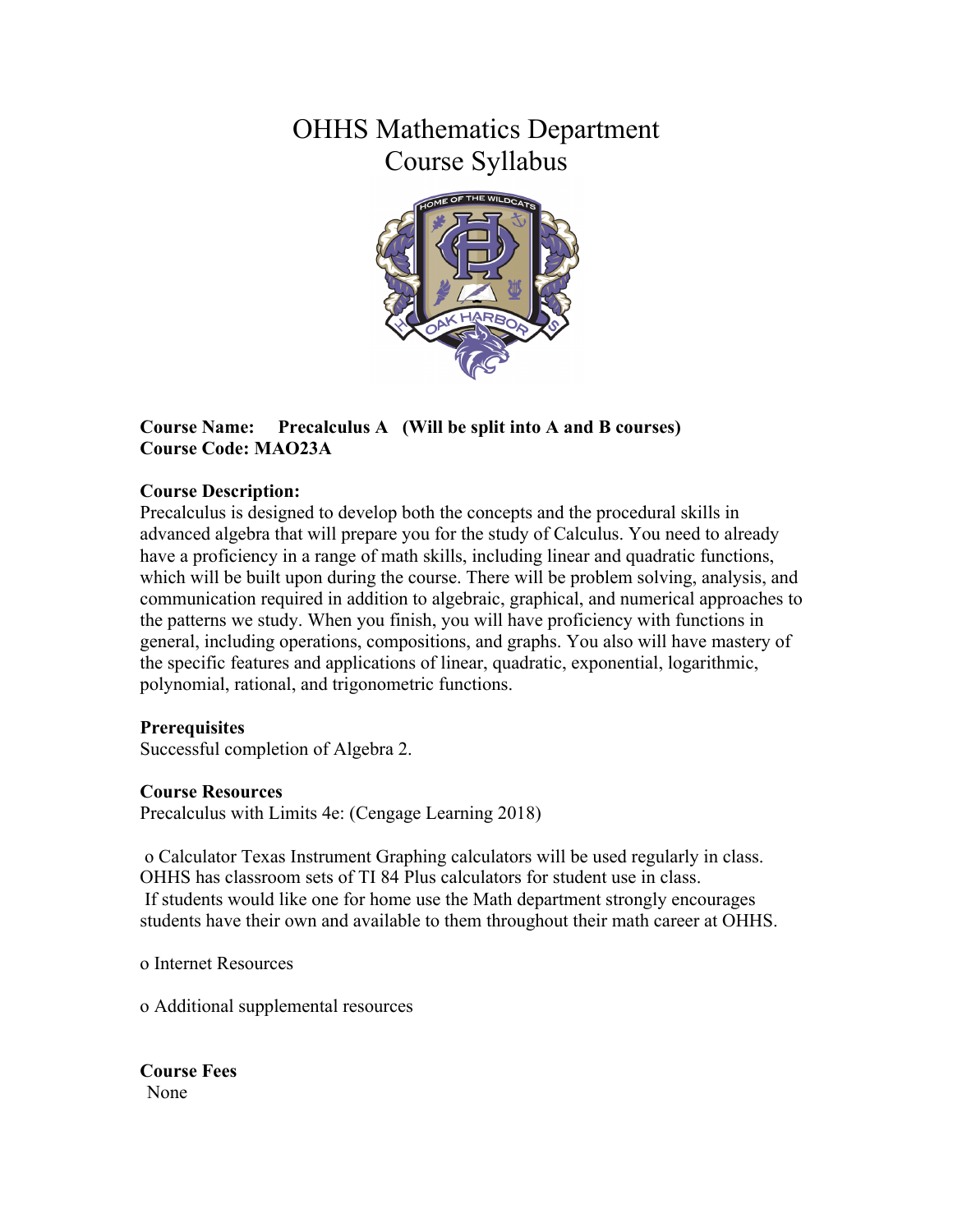## **Course Outline/Instructional Units**

- 1.1 Rectangular Coordinates
- 1.2 Graphs of Equations
- 1.3 Linear Equations in 2 Variables
- 1.4 Functions
- 1.5 Analyzing Graphs of Functions
- 1.6 Library of Parent Functions
- 1.7 Transformations of Functions
- 1.8 Combinations of Functions
- 1.9 Inverse Functions
- 1.10 Mathematical Modeling and Variation
- 2.1 Quadratic Functions and Models
- 2.2 Polynomial Functions of Higher Degree
- 2.3 Polynomial and Synthetic Division
- 2.4 Complex Numbers
- 2.5 Zeros of Polynomial Functions
- 2.6 Rational Functions
- 2.7 Nonlinear Inequalities
- 3.1 Exponential Functions and Their Graphs
- 3.2 Logarithmic Functions and Their Graphs
- 3.3 Properties of Logarithms
- 3.4 Exponential and Logarithmic Equations
- 3.5 Exponential and Logarithmic Models

#### **Major Assessments**

Major Assessments will include some mid-chapter quizzes and end of unit exams for each unit of study. Additionally, students will be given End of Trimester exams over topics from the entire trimester.

## **Extra Help**

Teachers will provide information regarding tutoring in classroom procedures. Students are encouraged to take advantage of tutoring opportunities and assistance will be offered in class.

## **RE-DO POLICY:**

OHHS is an effort based school where we believe all students can learn. We also know that students learn at different rates. Thus, we are implementing a re-do policy that recognizes the needs of individual learners.

- 100% Re-do
	- o Assessments (with exception of the Final Trimester exam)
	- o Homework/classwork is seen as work advancing a student towards mastery and is used as a *formative* assessment and is graded *primarily* for completion and growth. Individual plans may be made for students regarding with length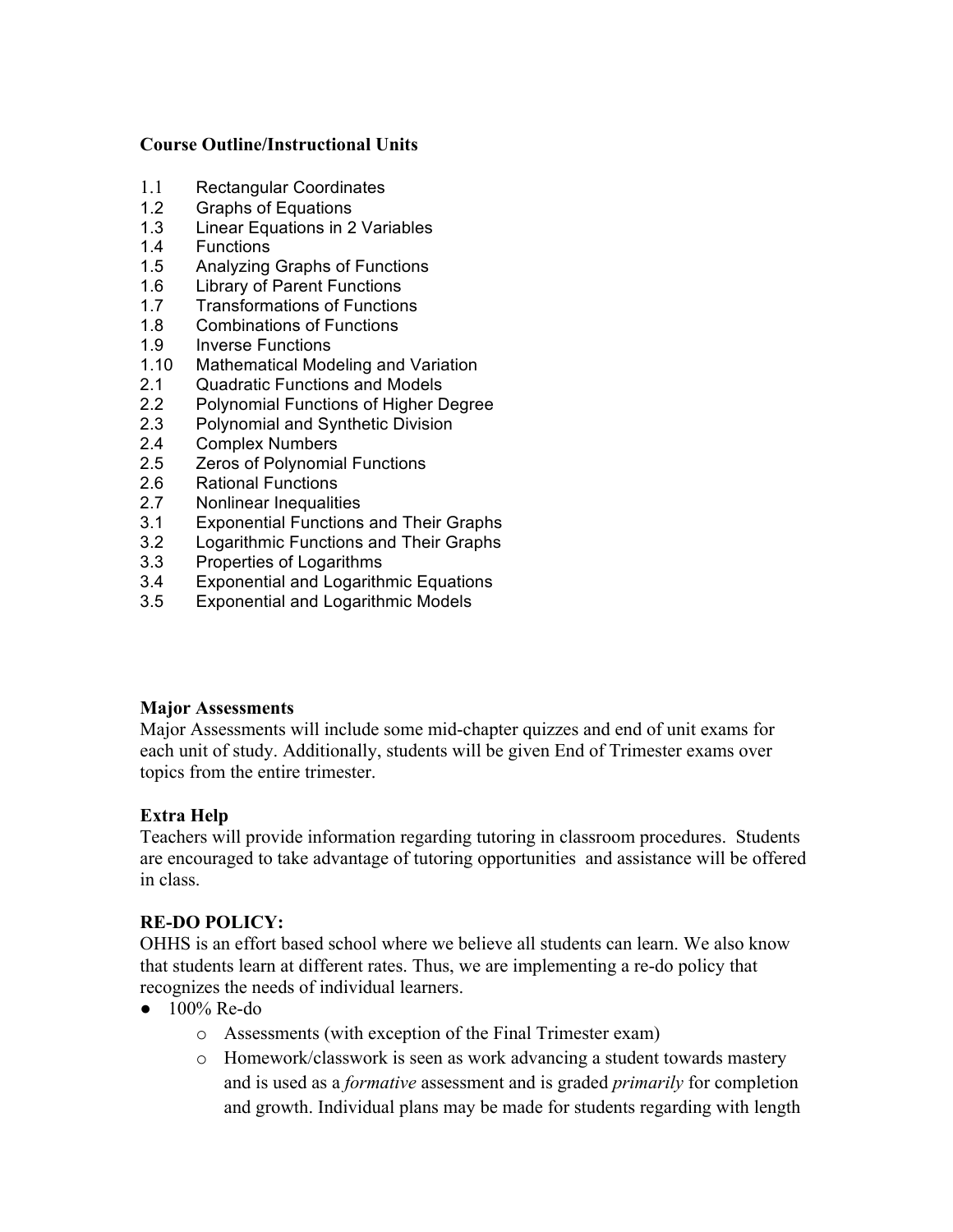of assignments. Assignments may be turned in for full credit during the current unit of study.

- Assessments: Teachers will
	- o Allow students to complete brief supportive assignments/practice (or study guide) to assist them in attaining mastery in either the complete assessment or areas of an assessment on which they were deficient to be completed either after school, outside of school or in the classroom depending upon availability time of the student and teacher
	- o Once the student has been given the opportunity to work on skills needed for mastery; students will be given the opportunity to retake parts or the entirety of the assessment for full credit with a general two week timeline to complete once the original assessment is scored. Dates of availability to obtain this opportunity will be provided by the teacher(flexibility will be provided to meet student and teacher schedules). Students who miss these opportunities waive their rights to redo the exam.
	- o Once the deadline has passed students will be given the higher of the two grades on the Assessment or Redo for up to 100% (this could include a 0% on the assessment). Extenuating circumstances such as illness can allow the teacher to extend the deadline.

| Category               | <b>Percentage of Overall Grade</b> |
|------------------------|------------------------------------|
| Classwork/Homework     | 10%                                |
| Assessments            | 75%                                |
| <b>Trimester Final</b> | 15%                                |

## **Weighted Categories**

#### **Grading Scale:**

| <b>Regular Scale</b> |               |  |
|----------------------|---------------|--|
| <b>Letter Grade</b>  | Percentage    |  |
|                      | 93% and Above |  |